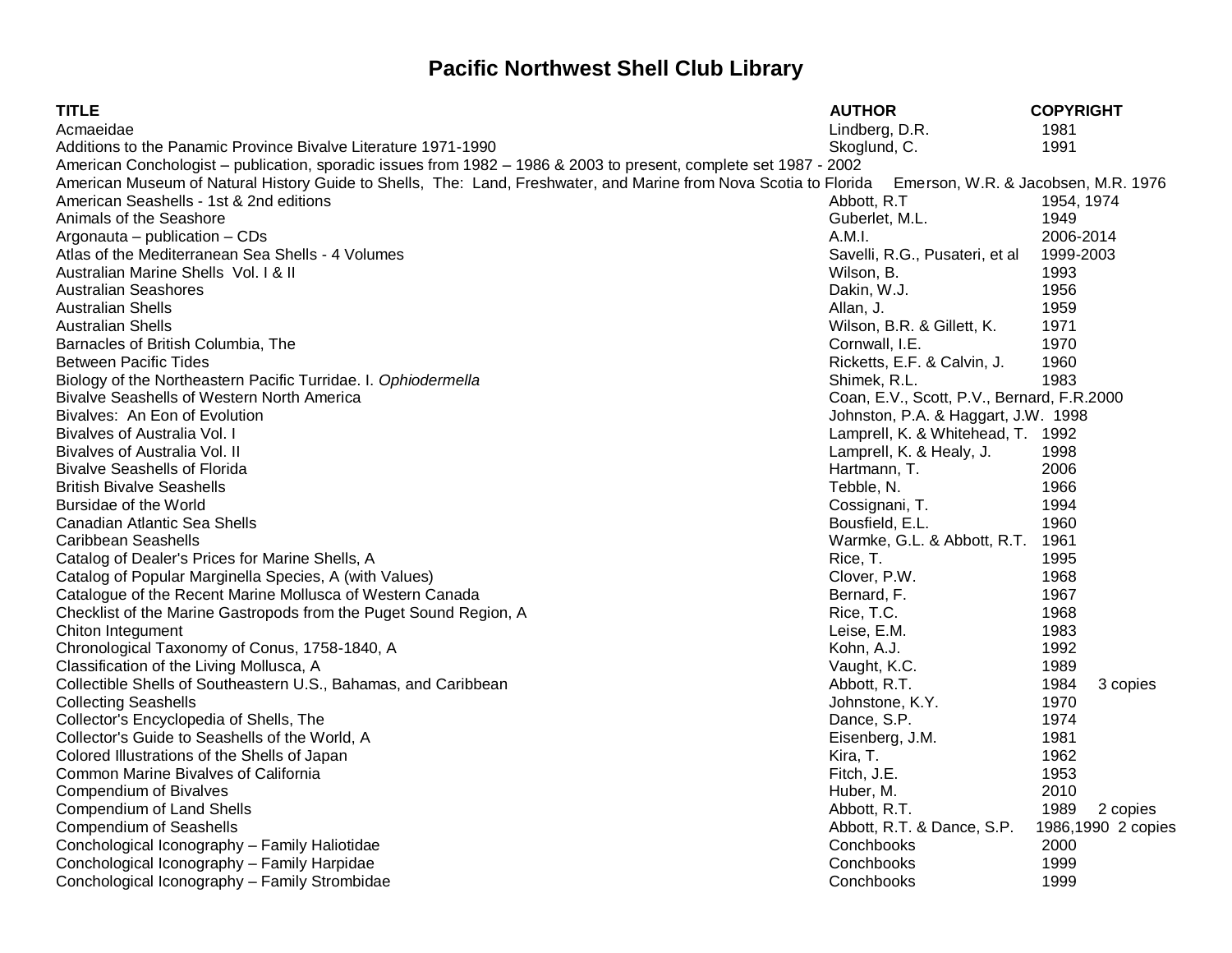| Conchological Iconography - Family Turbinidae                                                             | Conchbooks                         | 2003                |
|-----------------------------------------------------------------------------------------------------------|------------------------------------|---------------------|
| Conchological Iconography - Recent Volutes of New Zealand                                                 | Conchbooks                         | 2005                |
| Conchological Iconography - Tribe Lyriini                                                                 | Conchbooks                         | 2004                |
| Conchs, Tibias and Harps                                                                                  | Walls, J.G.                        | 1989                |
| <b>Cone Shells</b>                                                                                        | Walls, J.G.                        | c.1978 2 copies     |
| <b>Cone Shells of Thailand</b>                                                                            | da Motta, A.J. & Lenavat, P.       | 1979                |
| Connoisseur of Seashells magazine, The (Cowries)                                                          |                                    | 1986                |
| Contributions in Science: Bivalve Molluscs of the Western Beaufort Sea                                    | Bernard, F.R.                      | 1979                |
| Conus of the Southeastern United States and Caribbean                                                     | Kohn, A.J.                         | 2014                |
| Cowries, 2nd Edition                                                                                      | Walls, J.G.                        | 1979                |
| Cowry Shells of World Seas                                                                                | Allan, J.                          | 1956                |
| Distribution and Abundance of Subtidal Hardshell Clams in Puget Sound, Washington                         | Goodwyn, C.L.                      | 1973                |
| Distribution and Ecology of the Marine Invertebrates of Point Barrow, Alaska                              | MacGinitie, G.E.                   | 1955                |
| Distribution of Shallow-Water marine Mollusca, Yucatan Peninsula, Mexico                                  | Vokes, H.E. & Vokes, E.H.          | 1983                |
| Eastern Land Snails [East of Rocky Mountains], The                                                        | Burch, J.B.                        | 1962                |
| Effects of Anoxic Conditions on Thermal Tolerance and Stress Protein Levels in Four Local Bivalves, The   | Allee, R.                          | 2010                |
| <b>Encyclopedia of Shells</b>                                                                             | Wye, K.R.                          | 1991                |
| Encyclopedia of Texas Seashells                                                                           | Tunnell, J.W. Jr., et al           | 2010                |
| European Seashells Vol. 1 and 2                                                                           | Poppe, G.T. & Goto, Y.             | 1991, 2000          |
| <b>Exploring Between Tidemarks</b>                                                                        | Pope, E.C. & McDonald, P.M.        |                     |
| Fauna of the Sooke Formation, Vancouver Island                                                            | Clark, B.L. & Arnold, R.           | 1923                |
| Field Guide to Survey and Manage Freshwater Mollusk Species                                               | Frest, T.J. & Johannes, E.J.       | 1999                |
| Field Guide to the Atlantic Seashore, A                                                                   | Gosner, K.L.                       | 1978                |
| Field Guide to the Common Shelled Molluscs of New South Wales Estuaries, A                                | Robinson, K. & Gibbs, P.           | 1982                |
| Four Species of Chitons from the Panamic Province                                                         | Smith, A.G.                        | 1961                |
| Freshwater Molluscs of Canada, The                                                                        | Clarke, A.H.                       | 1981                |
| Freshwater Mussels of the Pacific Northwest                                                               | Nedeau, E., Smith, A.K., Stone, J  |                     |
| Genus Cymbidium: Roding, 1798                                                                             | Bruynseels, J.K.                   | 1975                |
| Golden Nature Guide: Sea Shells of the World                                                              | Abbott, R.T.                       | 1962                |
| Great Barrier Reef and Adjacent Isles, The                                                                | Gillett, K. & McNeill, F.          | 1959                |
| Guide to the Seashores of Eastern Africa and the Western Indian Ocean Island, A                           | Richmond, M.D.                     | 1997                |
| Guide to Shell Collecting in the Kwajalein Atoll, A                                                       | Brost, F.B. & Coale, R.D.          | 1971                |
| Guide to Southern Idaho's Freshwater Mollusks, A                                                          | Lysne, S.                          | 2009                |
| Guide to the Nudibranchs of California                                                                    | McDonald, G.R, Nybakken, J.W. 1980 |                     |
| Guide to Worldwide Cowries, A                                                                             | Lorenz, F. & Hubert, A.            | 1993                |
| Handbook for Shell Collectors                                                                             | Webb, W.F.                         | 1959                |
| Hawaiian Marine Molluscs - an update to Kay, 1979                                                         | Moretzsohn, F. & Kay, E.A.         | 1995                |
| <b>Hawaiian Marine Shells</b>                                                                             | Kay, E.A.                          | 1979                |
| <b>Hawaiian Seashells</b>                                                                                 | Quirk, S.J.G.                      | 1972                |
| Hawaiian Shell News - publication, sporadic issues from 1960-1974, complete set 1975-1996                 |                                    |                     |
| <b>How to Clean Seashells</b>                                                                             | Bergeron, E.                       | 1977                |
| How to Study and Collect Shells - 4th edition (& How to Collect Seashells - 2nd edition)                  | American Malacological             | 1974, 1961 2 copies |
| Identifying Land Snails and Slugs in Canada in book & CD form                                             | Grimm, F. W., et al                | 2009                |
| Illustrated Catalogue of Latiaxis and Its Related Groups: Family Coralliophilidae                         | Kosuge, S. & Suzuki, M.            | 1985                |
| Illustrated Checklist of Marine Shelled Gastropods from Phuket Island, Adjacent Mainland and Offshore, An | Tantanasiriwong, R.                | 1978                |
| Illustrated Handbook of Shells in Natural Colors, An: Japanese Islands and Adjacent Territories           | Hirase, S.                         |                     |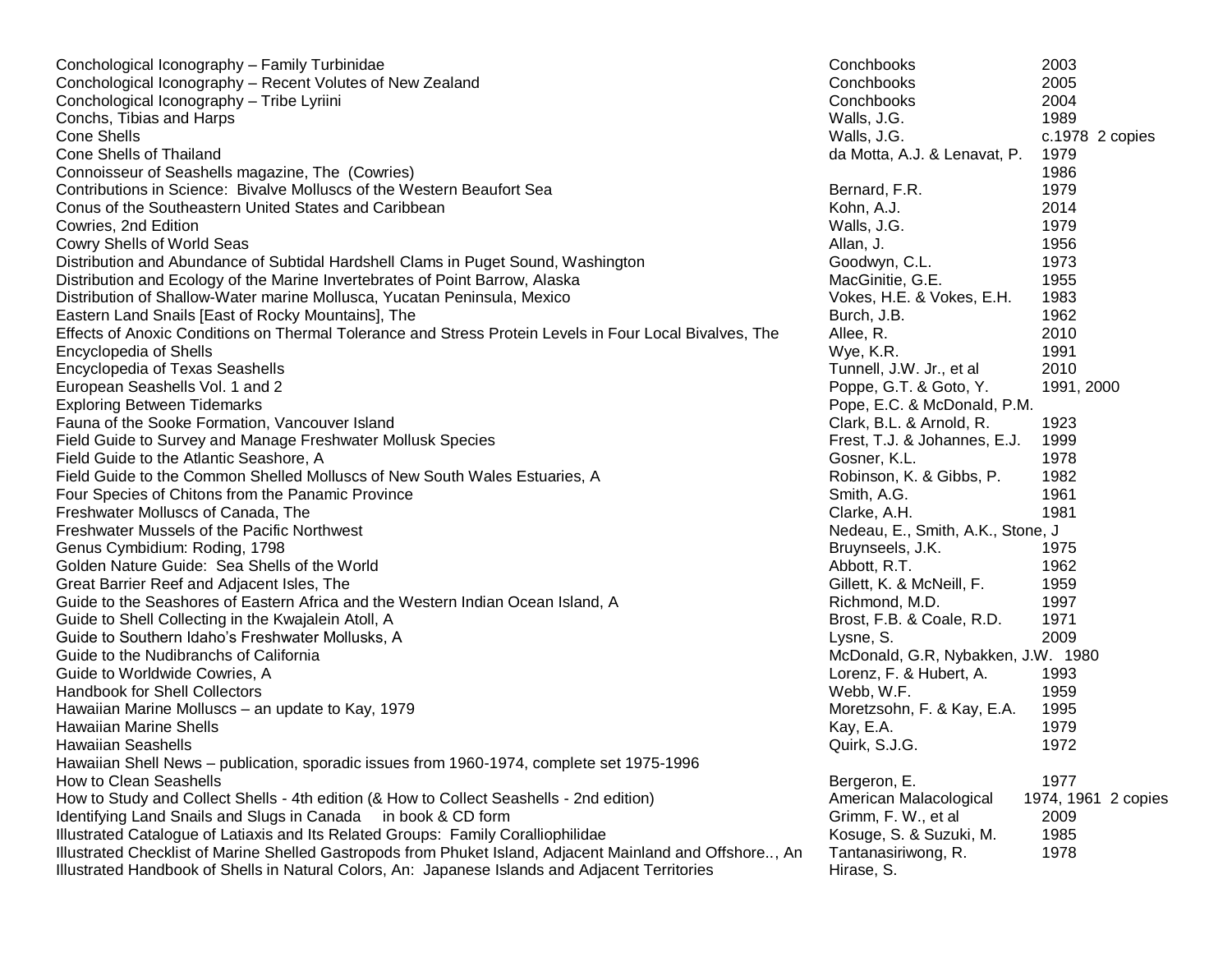| Indo-Pacific Mollusca<br>Abbott, R.T., edit. by<br>1959-1973<br>1956<br>Indo-Pacific Sea Shells: Littorinacea, Cerithiacea, Pyramidellacea, Strombacea, Etc.<br>Kaicher, S.D.<br>Indo-Pacific Sea Shells: Muricacea & Buccinacea<br>1957<br>Kaicher, S.D.<br>Indo-Pacific Sea Shells: Naticacea & Cypraeacea<br>Kaicher, S.D.<br>1956<br>Indo-Pacific Sea Shells: Pleurotomariacea, Patellacea, Trochacea<br>Kaicher, S.D.<br>1956<br>Kaicher, S.D.<br>1956<br>Kaicher, S.D.<br>1956<br>Kaicher, S.D.<br>1957<br>1991<br>Foster, N.R.<br>Intertidal Bivalves of British Columbia, The<br>1960<br>Quayle, D.B.<br>1973<br>Intertidal Molluscs of Iquique, Chile<br>Marincovich, L.<br>Intertidal Univalves of British Columbia, The<br>1967<br>Griffith, L. M.<br>Into the Field Guide: A Walk on the Beach<br>2013<br>Goldman, L.<br>1986<br>It's Easy to Say Crepidula<br>Cate, J.M. & Raskin, S.<br>Joan Rutherford's Program on the Marshall Islands, November 16, 2003 - videotape<br>2003<br>Johnsonia: Monographs of the Marine Mollusks of the Western Atlantic Vol I<br>Clench, W.J., Edit. by<br>1968<br>Johnsonia: Purpura, Thais, Epitonidae & Tridacnidae of Western Atlantic<br><b>Harvard University</b><br>1947-1965<br>Journal of Conchology 1930-33<br>1933<br>multiple authors<br>Kauai's Native Land Shells<br>1992<br>Christensen, C.<br>Keys to the Marine Invertebrates of Puget Sound, the San Juan Archipelago, and Adjacent Regions<br>1974<br>Kozloff, E.N.<br>1972<br>Kingdom of the Sea Shell<br>Abbott, R.T.<br>Land Mollusca of North America: North of Mexico - 4 Volume<br>Pilsbry, H.A.<br>1939-1948<br>Oliver, A.P.H.<br>Larousse Guide to Shells of the World, The<br>1980<br>1966-1970<br>Letters to Club Members from Walter Eyerdam<br>Eyerdam, W.<br>Life Between the Tides: The Natural History of the Common Seashore Life of Southern California<br>Brandon, J.L. & Rokop, F.J.<br>1985<br>1976<br><b>Living Corals</b><br>Faulkner, D. & Chesher, R.<br>1970<br>Living Cowries, The<br>Burgess, C.M.<br>Bratcher, T., Cernohorsky, W.O. 1987<br>Living Terebras of the World<br>Living Volutes<br>Weaver, C.S. & duPont, J.E. 1970<br>Local Races & Clines in the Marine Gastropod Thais lamellosa Gmelin: A Population Study<br>1957<br>Kincaid, T.<br>Manual of the Living Conidae, Vol. I Indo-Pacific<br>Röckel, D., Korn, W., Kohn, A.J. 1995<br>Manual of the Recent and Fossil Marine Pelecypod Mollusks of the Hawaiian Islands, A<br>Dall, W.H., Bartsch, P., Rehder, H.A. 1938<br>Marine Invertebrates of the Pacific Northwest<br>Kozloff, E.N.<br>1996<br>Marine Life of the Pacific Northwest<br>2005<br>Lamb, A. & Hanby, B.P.<br>1959<br>Marine Mollusca of Point Barrow, Alaska<br>MacGinitie, N.<br>Marine Molluscan Genera of Western North America<br>1963<br>Keen, A.M.<br>1974<br>Marine Molluscan Genera of Western North America - Bivalves Only<br>Keen, A.M. & Coan, E.<br>2 copies<br>Marine Mollusks of Arctic Canada, The<br>Macpherson, E.<br>1971<br>2009<br>Marine Shells of Northeast Florida<br>Lee, Harry G.<br>Marine Shells of Puget Sound and Vicinity<br>Oldroyd, I.S.<br>1924<br>Marine Shells of South Africa<br>Steyn, D. & Lussi, M.<br>1998<br>Marine Shells of Southern California<br>1978<br>McLean, J.H.<br>Marine Shells of the Pacific Northwest<br>Rice, T.<br>1971, 1972<br>Marine Shells of the West Coast of North America, The - 4 Volumes<br>Oldroyd, I.S.<br>1924-1927 | Illustrations of Type Specimens of Molluscs Described by William Healey Dall (North & Western Pacific Gastropods) Kosuge, S., Edit. by |            | 1972       |  |  |
|--------------------------------------------------------------------------------------------------------------------------------------------------------------------------------------------------------------------------------------------------------------------------------------------------------------------------------------------------------------------------------------------------------------------------------------------------------------------------------------------------------------------------------------------------------------------------------------------------------------------------------------------------------------------------------------------------------------------------------------------------------------------------------------------------------------------------------------------------------------------------------------------------------------------------------------------------------------------------------------------------------------------------------------------------------------------------------------------------------------------------------------------------------------------------------------------------------------------------------------------------------------------------------------------------------------------------------------------------------------------------------------------------------------------------------------------------------------------------------------------------------------------------------------------------------------------------------------------------------------------------------------------------------------------------------------------------------------------------------------------------------------------------------------------------------------------------------------------------------------------------------------------------------------------------------------------------------------------------------------------------------------------------------------------------------------------------------------------------------------------------------------------------------------------------------------------------------------------------------------------------------------------------------------------------------------------------------------------------------------------------------------------------------------------------------------------------------------------------------------------------------------------------------------------------------------------------------------------------------------------------------------------------------------------------------------------------------------------------------------------------------------------------------------------------------------------------------------------------------------------------------------------------------------------------------------------------------------------------------------------------------------------------------------------------------------------------------------------------------------------------------------------------------------------------------------------------------------------------------------------------------------------------------------------------------------------------------------------------------------------------------------------------------------------------------------------------------------------------|----------------------------------------------------------------------------------------------------------------------------------------|------------|------------|--|--|
|                                                                                                                                                                                                                                                                                                                                                                                                                                                                                                                                                                                                                                                                                                                                                                                                                                                                                                                                                                                                                                                                                                                                                                                                                                                                                                                                                                                                                                                                                                                                                                                                                                                                                                                                                                                                                                                                                                                                                                                                                                                                                                                                                                                                                                                                                                                                                                                                                                                                                                                                                                                                                                                                                                                                                                                                                                                                                                                                                                                                                                                                                                                                                                                                                                                                                                                                                                                                                                                                          | Indonesian Shells Vol. 1 and 2                                                                                                         | Dharma, B. | 1988, 1992 |  |  |
|                                                                                                                                                                                                                                                                                                                                                                                                                                                                                                                                                                                                                                                                                                                                                                                                                                                                                                                                                                                                                                                                                                                                                                                                                                                                                                                                                                                                                                                                                                                                                                                                                                                                                                                                                                                                                                                                                                                                                                                                                                                                                                                                                                                                                                                                                                                                                                                                                                                                                                                                                                                                                                                                                                                                                                                                                                                                                                                                                                                                                                                                                                                                                                                                                                                                                                                                                                                                                                                                          |                                                                                                                                        |            |            |  |  |
|                                                                                                                                                                                                                                                                                                                                                                                                                                                                                                                                                                                                                                                                                                                                                                                                                                                                                                                                                                                                                                                                                                                                                                                                                                                                                                                                                                                                                                                                                                                                                                                                                                                                                                                                                                                                                                                                                                                                                                                                                                                                                                                                                                                                                                                                                                                                                                                                                                                                                                                                                                                                                                                                                                                                                                                                                                                                                                                                                                                                                                                                                                                                                                                                                                                                                                                                                                                                                                                                          |                                                                                                                                        |            |            |  |  |
|                                                                                                                                                                                                                                                                                                                                                                                                                                                                                                                                                                                                                                                                                                                                                                                                                                                                                                                                                                                                                                                                                                                                                                                                                                                                                                                                                                                                                                                                                                                                                                                                                                                                                                                                                                                                                                                                                                                                                                                                                                                                                                                                                                                                                                                                                                                                                                                                                                                                                                                                                                                                                                                                                                                                                                                                                                                                                                                                                                                                                                                                                                                                                                                                                                                                                                                                                                                                                                                                          |                                                                                                                                        |            |            |  |  |
|                                                                                                                                                                                                                                                                                                                                                                                                                                                                                                                                                                                                                                                                                                                                                                                                                                                                                                                                                                                                                                                                                                                                                                                                                                                                                                                                                                                                                                                                                                                                                                                                                                                                                                                                                                                                                                                                                                                                                                                                                                                                                                                                                                                                                                                                                                                                                                                                                                                                                                                                                                                                                                                                                                                                                                                                                                                                                                                                                                                                                                                                                                                                                                                                                                                                                                                                                                                                                                                                          |                                                                                                                                        |            |            |  |  |
|                                                                                                                                                                                                                                                                                                                                                                                                                                                                                                                                                                                                                                                                                                                                                                                                                                                                                                                                                                                                                                                                                                                                                                                                                                                                                                                                                                                                                                                                                                                                                                                                                                                                                                                                                                                                                                                                                                                                                                                                                                                                                                                                                                                                                                                                                                                                                                                                                                                                                                                                                                                                                                                                                                                                                                                                                                                                                                                                                                                                                                                                                                                                                                                                                                                                                                                                                                                                                                                                          |                                                                                                                                        |            |            |  |  |
|                                                                                                                                                                                                                                                                                                                                                                                                                                                                                                                                                                                                                                                                                                                                                                                                                                                                                                                                                                                                                                                                                                                                                                                                                                                                                                                                                                                                                                                                                                                                                                                                                                                                                                                                                                                                                                                                                                                                                                                                                                                                                                                                                                                                                                                                                                                                                                                                                                                                                                                                                                                                                                                                                                                                                                                                                                                                                                                                                                                                                                                                                                                                                                                                                                                                                                                                                                                                                                                                          | Indo-Pacific Sea Shells: Tonnacea                                                                                                      |            |            |  |  |
|                                                                                                                                                                                                                                                                                                                                                                                                                                                                                                                                                                                                                                                                                                                                                                                                                                                                                                                                                                                                                                                                                                                                                                                                                                                                                                                                                                                                                                                                                                                                                                                                                                                                                                                                                                                                                                                                                                                                                                                                                                                                                                                                                                                                                                                                                                                                                                                                                                                                                                                                                                                                                                                                                                                                                                                                                                                                                                                                                                                                                                                                                                                                                                                                                                                                                                                                                                                                                                                                          | Indo-Pacific Sea Shells: Toxoglossa                                                                                                    |            |            |  |  |
|                                                                                                                                                                                                                                                                                                                                                                                                                                                                                                                                                                                                                                                                                                                                                                                                                                                                                                                                                                                                                                                                                                                                                                                                                                                                                                                                                                                                                                                                                                                                                                                                                                                                                                                                                                                                                                                                                                                                                                                                                                                                                                                                                                                                                                                                                                                                                                                                                                                                                                                                                                                                                                                                                                                                                                                                                                                                                                                                                                                                                                                                                                                                                                                                                                                                                                                                                                                                                                                                          | Indo-Pacific Sea Shells: Volutacea                                                                                                     |            |            |  |  |
|                                                                                                                                                                                                                                                                                                                                                                                                                                                                                                                                                                                                                                                                                                                                                                                                                                                                                                                                                                                                                                                                                                                                                                                                                                                                                                                                                                                                                                                                                                                                                                                                                                                                                                                                                                                                                                                                                                                                                                                                                                                                                                                                                                                                                                                                                                                                                                                                                                                                                                                                                                                                                                                                                                                                                                                                                                                                                                                                                                                                                                                                                                                                                                                                                                                                                                                                                                                                                                                                          | Intertidal Bivalves: A Guide to the Common Marine Bivalves of Alaska                                                                   |            |            |  |  |
|                                                                                                                                                                                                                                                                                                                                                                                                                                                                                                                                                                                                                                                                                                                                                                                                                                                                                                                                                                                                                                                                                                                                                                                                                                                                                                                                                                                                                                                                                                                                                                                                                                                                                                                                                                                                                                                                                                                                                                                                                                                                                                                                                                                                                                                                                                                                                                                                                                                                                                                                                                                                                                                                                                                                                                                                                                                                                                                                                                                                                                                                                                                                                                                                                                                                                                                                                                                                                                                                          |                                                                                                                                        |            |            |  |  |
|                                                                                                                                                                                                                                                                                                                                                                                                                                                                                                                                                                                                                                                                                                                                                                                                                                                                                                                                                                                                                                                                                                                                                                                                                                                                                                                                                                                                                                                                                                                                                                                                                                                                                                                                                                                                                                                                                                                                                                                                                                                                                                                                                                                                                                                                                                                                                                                                                                                                                                                                                                                                                                                                                                                                                                                                                                                                                                                                                                                                                                                                                                                                                                                                                                                                                                                                                                                                                                                                          |                                                                                                                                        |            |            |  |  |
|                                                                                                                                                                                                                                                                                                                                                                                                                                                                                                                                                                                                                                                                                                                                                                                                                                                                                                                                                                                                                                                                                                                                                                                                                                                                                                                                                                                                                                                                                                                                                                                                                                                                                                                                                                                                                                                                                                                                                                                                                                                                                                                                                                                                                                                                                                                                                                                                                                                                                                                                                                                                                                                                                                                                                                                                                                                                                                                                                                                                                                                                                                                                                                                                                                                                                                                                                                                                                                                                          |                                                                                                                                        |            |            |  |  |
|                                                                                                                                                                                                                                                                                                                                                                                                                                                                                                                                                                                                                                                                                                                                                                                                                                                                                                                                                                                                                                                                                                                                                                                                                                                                                                                                                                                                                                                                                                                                                                                                                                                                                                                                                                                                                                                                                                                                                                                                                                                                                                                                                                                                                                                                                                                                                                                                                                                                                                                                                                                                                                                                                                                                                                                                                                                                                                                                                                                                                                                                                                                                                                                                                                                                                                                                                                                                                                                                          |                                                                                                                                        |            |            |  |  |
|                                                                                                                                                                                                                                                                                                                                                                                                                                                                                                                                                                                                                                                                                                                                                                                                                                                                                                                                                                                                                                                                                                                                                                                                                                                                                                                                                                                                                                                                                                                                                                                                                                                                                                                                                                                                                                                                                                                                                                                                                                                                                                                                                                                                                                                                                                                                                                                                                                                                                                                                                                                                                                                                                                                                                                                                                                                                                                                                                                                                                                                                                                                                                                                                                                                                                                                                                                                                                                                                          |                                                                                                                                        |            |            |  |  |
|                                                                                                                                                                                                                                                                                                                                                                                                                                                                                                                                                                                                                                                                                                                                                                                                                                                                                                                                                                                                                                                                                                                                                                                                                                                                                                                                                                                                                                                                                                                                                                                                                                                                                                                                                                                                                                                                                                                                                                                                                                                                                                                                                                                                                                                                                                                                                                                                                                                                                                                                                                                                                                                                                                                                                                                                                                                                                                                                                                                                                                                                                                                                                                                                                                                                                                                                                                                                                                                                          |                                                                                                                                        |            |            |  |  |
|                                                                                                                                                                                                                                                                                                                                                                                                                                                                                                                                                                                                                                                                                                                                                                                                                                                                                                                                                                                                                                                                                                                                                                                                                                                                                                                                                                                                                                                                                                                                                                                                                                                                                                                                                                                                                                                                                                                                                                                                                                                                                                                                                                                                                                                                                                                                                                                                                                                                                                                                                                                                                                                                                                                                                                                                                                                                                                                                                                                                                                                                                                                                                                                                                                                                                                                                                                                                                                                                          |                                                                                                                                        |            |            |  |  |
|                                                                                                                                                                                                                                                                                                                                                                                                                                                                                                                                                                                                                                                                                                                                                                                                                                                                                                                                                                                                                                                                                                                                                                                                                                                                                                                                                                                                                                                                                                                                                                                                                                                                                                                                                                                                                                                                                                                                                                                                                                                                                                                                                                                                                                                                                                                                                                                                                                                                                                                                                                                                                                                                                                                                                                                                                                                                                                                                                                                                                                                                                                                                                                                                                                                                                                                                                                                                                                                                          |                                                                                                                                        |            |            |  |  |
|                                                                                                                                                                                                                                                                                                                                                                                                                                                                                                                                                                                                                                                                                                                                                                                                                                                                                                                                                                                                                                                                                                                                                                                                                                                                                                                                                                                                                                                                                                                                                                                                                                                                                                                                                                                                                                                                                                                                                                                                                                                                                                                                                                                                                                                                                                                                                                                                                                                                                                                                                                                                                                                                                                                                                                                                                                                                                                                                                                                                                                                                                                                                                                                                                                                                                                                                                                                                                                                                          |                                                                                                                                        |            |            |  |  |
|                                                                                                                                                                                                                                                                                                                                                                                                                                                                                                                                                                                                                                                                                                                                                                                                                                                                                                                                                                                                                                                                                                                                                                                                                                                                                                                                                                                                                                                                                                                                                                                                                                                                                                                                                                                                                                                                                                                                                                                                                                                                                                                                                                                                                                                                                                                                                                                                                                                                                                                                                                                                                                                                                                                                                                                                                                                                                                                                                                                                                                                                                                                                                                                                                                                                                                                                                                                                                                                                          |                                                                                                                                        |            |            |  |  |
|                                                                                                                                                                                                                                                                                                                                                                                                                                                                                                                                                                                                                                                                                                                                                                                                                                                                                                                                                                                                                                                                                                                                                                                                                                                                                                                                                                                                                                                                                                                                                                                                                                                                                                                                                                                                                                                                                                                                                                                                                                                                                                                                                                                                                                                                                                                                                                                                                                                                                                                                                                                                                                                                                                                                                                                                                                                                                                                                                                                                                                                                                                                                                                                                                                                                                                                                                                                                                                                                          |                                                                                                                                        |            |            |  |  |
|                                                                                                                                                                                                                                                                                                                                                                                                                                                                                                                                                                                                                                                                                                                                                                                                                                                                                                                                                                                                                                                                                                                                                                                                                                                                                                                                                                                                                                                                                                                                                                                                                                                                                                                                                                                                                                                                                                                                                                                                                                                                                                                                                                                                                                                                                                                                                                                                                                                                                                                                                                                                                                                                                                                                                                                                                                                                                                                                                                                                                                                                                                                                                                                                                                                                                                                                                                                                                                                                          |                                                                                                                                        |            |            |  |  |
|                                                                                                                                                                                                                                                                                                                                                                                                                                                                                                                                                                                                                                                                                                                                                                                                                                                                                                                                                                                                                                                                                                                                                                                                                                                                                                                                                                                                                                                                                                                                                                                                                                                                                                                                                                                                                                                                                                                                                                                                                                                                                                                                                                                                                                                                                                                                                                                                                                                                                                                                                                                                                                                                                                                                                                                                                                                                                                                                                                                                                                                                                                                                                                                                                                                                                                                                                                                                                                                                          |                                                                                                                                        |            |            |  |  |
|                                                                                                                                                                                                                                                                                                                                                                                                                                                                                                                                                                                                                                                                                                                                                                                                                                                                                                                                                                                                                                                                                                                                                                                                                                                                                                                                                                                                                                                                                                                                                                                                                                                                                                                                                                                                                                                                                                                                                                                                                                                                                                                                                                                                                                                                                                                                                                                                                                                                                                                                                                                                                                                                                                                                                                                                                                                                                                                                                                                                                                                                                                                                                                                                                                                                                                                                                                                                                                                                          |                                                                                                                                        |            |            |  |  |
|                                                                                                                                                                                                                                                                                                                                                                                                                                                                                                                                                                                                                                                                                                                                                                                                                                                                                                                                                                                                                                                                                                                                                                                                                                                                                                                                                                                                                                                                                                                                                                                                                                                                                                                                                                                                                                                                                                                                                                                                                                                                                                                                                                                                                                                                                                                                                                                                                                                                                                                                                                                                                                                                                                                                                                                                                                                                                                                                                                                                                                                                                                                                                                                                                                                                                                                                                                                                                                                                          |                                                                                                                                        |            |            |  |  |
|                                                                                                                                                                                                                                                                                                                                                                                                                                                                                                                                                                                                                                                                                                                                                                                                                                                                                                                                                                                                                                                                                                                                                                                                                                                                                                                                                                                                                                                                                                                                                                                                                                                                                                                                                                                                                                                                                                                                                                                                                                                                                                                                                                                                                                                                                                                                                                                                                                                                                                                                                                                                                                                                                                                                                                                                                                                                                                                                                                                                                                                                                                                                                                                                                                                                                                                                                                                                                                                                          |                                                                                                                                        |            |            |  |  |
|                                                                                                                                                                                                                                                                                                                                                                                                                                                                                                                                                                                                                                                                                                                                                                                                                                                                                                                                                                                                                                                                                                                                                                                                                                                                                                                                                                                                                                                                                                                                                                                                                                                                                                                                                                                                                                                                                                                                                                                                                                                                                                                                                                                                                                                                                                                                                                                                                                                                                                                                                                                                                                                                                                                                                                                                                                                                                                                                                                                                                                                                                                                                                                                                                                                                                                                                                                                                                                                                          |                                                                                                                                        |            |            |  |  |
|                                                                                                                                                                                                                                                                                                                                                                                                                                                                                                                                                                                                                                                                                                                                                                                                                                                                                                                                                                                                                                                                                                                                                                                                                                                                                                                                                                                                                                                                                                                                                                                                                                                                                                                                                                                                                                                                                                                                                                                                                                                                                                                                                                                                                                                                                                                                                                                                                                                                                                                                                                                                                                                                                                                                                                                                                                                                                                                                                                                                                                                                                                                                                                                                                                                                                                                                                                                                                                                                          |                                                                                                                                        |            |            |  |  |
|                                                                                                                                                                                                                                                                                                                                                                                                                                                                                                                                                                                                                                                                                                                                                                                                                                                                                                                                                                                                                                                                                                                                                                                                                                                                                                                                                                                                                                                                                                                                                                                                                                                                                                                                                                                                                                                                                                                                                                                                                                                                                                                                                                                                                                                                                                                                                                                                                                                                                                                                                                                                                                                                                                                                                                                                                                                                                                                                                                                                                                                                                                                                                                                                                                                                                                                                                                                                                                                                          |                                                                                                                                        |            |            |  |  |
|                                                                                                                                                                                                                                                                                                                                                                                                                                                                                                                                                                                                                                                                                                                                                                                                                                                                                                                                                                                                                                                                                                                                                                                                                                                                                                                                                                                                                                                                                                                                                                                                                                                                                                                                                                                                                                                                                                                                                                                                                                                                                                                                                                                                                                                                                                                                                                                                                                                                                                                                                                                                                                                                                                                                                                                                                                                                                                                                                                                                                                                                                                                                                                                                                                                                                                                                                                                                                                                                          |                                                                                                                                        |            |            |  |  |
|                                                                                                                                                                                                                                                                                                                                                                                                                                                                                                                                                                                                                                                                                                                                                                                                                                                                                                                                                                                                                                                                                                                                                                                                                                                                                                                                                                                                                                                                                                                                                                                                                                                                                                                                                                                                                                                                                                                                                                                                                                                                                                                                                                                                                                                                                                                                                                                                                                                                                                                                                                                                                                                                                                                                                                                                                                                                                                                                                                                                                                                                                                                                                                                                                                                                                                                                                                                                                                                                          |                                                                                                                                        |            |            |  |  |
|                                                                                                                                                                                                                                                                                                                                                                                                                                                                                                                                                                                                                                                                                                                                                                                                                                                                                                                                                                                                                                                                                                                                                                                                                                                                                                                                                                                                                                                                                                                                                                                                                                                                                                                                                                                                                                                                                                                                                                                                                                                                                                                                                                                                                                                                                                                                                                                                                                                                                                                                                                                                                                                                                                                                                                                                                                                                                                                                                                                                                                                                                                                                                                                                                                                                                                                                                                                                                                                                          |                                                                                                                                        |            |            |  |  |
|                                                                                                                                                                                                                                                                                                                                                                                                                                                                                                                                                                                                                                                                                                                                                                                                                                                                                                                                                                                                                                                                                                                                                                                                                                                                                                                                                                                                                                                                                                                                                                                                                                                                                                                                                                                                                                                                                                                                                                                                                                                                                                                                                                                                                                                                                                                                                                                                                                                                                                                                                                                                                                                                                                                                                                                                                                                                                                                                                                                                                                                                                                                                                                                                                                                                                                                                                                                                                                                                          |                                                                                                                                        |            |            |  |  |
|                                                                                                                                                                                                                                                                                                                                                                                                                                                                                                                                                                                                                                                                                                                                                                                                                                                                                                                                                                                                                                                                                                                                                                                                                                                                                                                                                                                                                                                                                                                                                                                                                                                                                                                                                                                                                                                                                                                                                                                                                                                                                                                                                                                                                                                                                                                                                                                                                                                                                                                                                                                                                                                                                                                                                                                                                                                                                                                                                                                                                                                                                                                                                                                                                                                                                                                                                                                                                                                                          |                                                                                                                                        |            |            |  |  |
|                                                                                                                                                                                                                                                                                                                                                                                                                                                                                                                                                                                                                                                                                                                                                                                                                                                                                                                                                                                                                                                                                                                                                                                                                                                                                                                                                                                                                                                                                                                                                                                                                                                                                                                                                                                                                                                                                                                                                                                                                                                                                                                                                                                                                                                                                                                                                                                                                                                                                                                                                                                                                                                                                                                                                                                                                                                                                                                                                                                                                                                                                                                                                                                                                                                                                                                                                                                                                                                                          |                                                                                                                                        |            |            |  |  |
|                                                                                                                                                                                                                                                                                                                                                                                                                                                                                                                                                                                                                                                                                                                                                                                                                                                                                                                                                                                                                                                                                                                                                                                                                                                                                                                                                                                                                                                                                                                                                                                                                                                                                                                                                                                                                                                                                                                                                                                                                                                                                                                                                                                                                                                                                                                                                                                                                                                                                                                                                                                                                                                                                                                                                                                                                                                                                                                                                                                                                                                                                                                                                                                                                                                                                                                                                                                                                                                                          |                                                                                                                                        |            |            |  |  |
|                                                                                                                                                                                                                                                                                                                                                                                                                                                                                                                                                                                                                                                                                                                                                                                                                                                                                                                                                                                                                                                                                                                                                                                                                                                                                                                                                                                                                                                                                                                                                                                                                                                                                                                                                                                                                                                                                                                                                                                                                                                                                                                                                                                                                                                                                                                                                                                                                                                                                                                                                                                                                                                                                                                                                                                                                                                                                                                                                                                                                                                                                                                                                                                                                                                                                                                                                                                                                                                                          |                                                                                                                                        |            |            |  |  |
|                                                                                                                                                                                                                                                                                                                                                                                                                                                                                                                                                                                                                                                                                                                                                                                                                                                                                                                                                                                                                                                                                                                                                                                                                                                                                                                                                                                                                                                                                                                                                                                                                                                                                                                                                                                                                                                                                                                                                                                                                                                                                                                                                                                                                                                                                                                                                                                                                                                                                                                                                                                                                                                                                                                                                                                                                                                                                                                                                                                                                                                                                                                                                                                                                                                                                                                                                                                                                                                                          |                                                                                                                                        |            |            |  |  |
|                                                                                                                                                                                                                                                                                                                                                                                                                                                                                                                                                                                                                                                                                                                                                                                                                                                                                                                                                                                                                                                                                                                                                                                                                                                                                                                                                                                                                                                                                                                                                                                                                                                                                                                                                                                                                                                                                                                                                                                                                                                                                                                                                                                                                                                                                                                                                                                                                                                                                                                                                                                                                                                                                                                                                                                                                                                                                                                                                                                                                                                                                                                                                                                                                                                                                                                                                                                                                                                                          |                                                                                                                                        |            |            |  |  |
|                                                                                                                                                                                                                                                                                                                                                                                                                                                                                                                                                                                                                                                                                                                                                                                                                                                                                                                                                                                                                                                                                                                                                                                                                                                                                                                                                                                                                                                                                                                                                                                                                                                                                                                                                                                                                                                                                                                                                                                                                                                                                                                                                                                                                                                                                                                                                                                                                                                                                                                                                                                                                                                                                                                                                                                                                                                                                                                                                                                                                                                                                                                                                                                                                                                                                                                                                                                                                                                                          |                                                                                                                                        |            |            |  |  |
|                                                                                                                                                                                                                                                                                                                                                                                                                                                                                                                                                                                                                                                                                                                                                                                                                                                                                                                                                                                                                                                                                                                                                                                                                                                                                                                                                                                                                                                                                                                                                                                                                                                                                                                                                                                                                                                                                                                                                                                                                                                                                                                                                                                                                                                                                                                                                                                                                                                                                                                                                                                                                                                                                                                                                                                                                                                                                                                                                                                                                                                                                                                                                                                                                                                                                                                                                                                                                                                                          |                                                                                                                                        |            |            |  |  |
|                                                                                                                                                                                                                                                                                                                                                                                                                                                                                                                                                                                                                                                                                                                                                                                                                                                                                                                                                                                                                                                                                                                                                                                                                                                                                                                                                                                                                                                                                                                                                                                                                                                                                                                                                                                                                                                                                                                                                                                                                                                                                                                                                                                                                                                                                                                                                                                                                                                                                                                                                                                                                                                                                                                                                                                                                                                                                                                                                                                                                                                                                                                                                                                                                                                                                                                                                                                                                                                                          |                                                                                                                                        |            |            |  |  |
|                                                                                                                                                                                                                                                                                                                                                                                                                                                                                                                                                                                                                                                                                                                                                                                                                                                                                                                                                                                                                                                                                                                                                                                                                                                                                                                                                                                                                                                                                                                                                                                                                                                                                                                                                                                                                                                                                                                                                                                                                                                                                                                                                                                                                                                                                                                                                                                                                                                                                                                                                                                                                                                                                                                                                                                                                                                                                                                                                                                                                                                                                                                                                                                                                                                                                                                                                                                                                                                                          |                                                                                                                                        |            |            |  |  |
|                                                                                                                                                                                                                                                                                                                                                                                                                                                                                                                                                                                                                                                                                                                                                                                                                                                                                                                                                                                                                                                                                                                                                                                                                                                                                                                                                                                                                                                                                                                                                                                                                                                                                                                                                                                                                                                                                                                                                                                                                                                                                                                                                                                                                                                                                                                                                                                                                                                                                                                                                                                                                                                                                                                                                                                                                                                                                                                                                                                                                                                                                                                                                                                                                                                                                                                                                                                                                                                                          |                                                                                                                                        |            |            |  |  |
|                                                                                                                                                                                                                                                                                                                                                                                                                                                                                                                                                                                                                                                                                                                                                                                                                                                                                                                                                                                                                                                                                                                                                                                                                                                                                                                                                                                                                                                                                                                                                                                                                                                                                                                                                                                                                                                                                                                                                                                                                                                                                                                                                                                                                                                                                                                                                                                                                                                                                                                                                                                                                                                                                                                                                                                                                                                                                                                                                                                                                                                                                                                                                                                                                                                                                                                                                                                                                                                                          |                                                                                                                                        |            |            |  |  |
|                                                                                                                                                                                                                                                                                                                                                                                                                                                                                                                                                                                                                                                                                                                                                                                                                                                                                                                                                                                                                                                                                                                                                                                                                                                                                                                                                                                                                                                                                                                                                                                                                                                                                                                                                                                                                                                                                                                                                                                                                                                                                                                                                                                                                                                                                                                                                                                                                                                                                                                                                                                                                                                                                                                                                                                                                                                                                                                                                                                                                                                                                                                                                                                                                                                                                                                                                                                                                                                                          |                                                                                                                                        |            |            |  |  |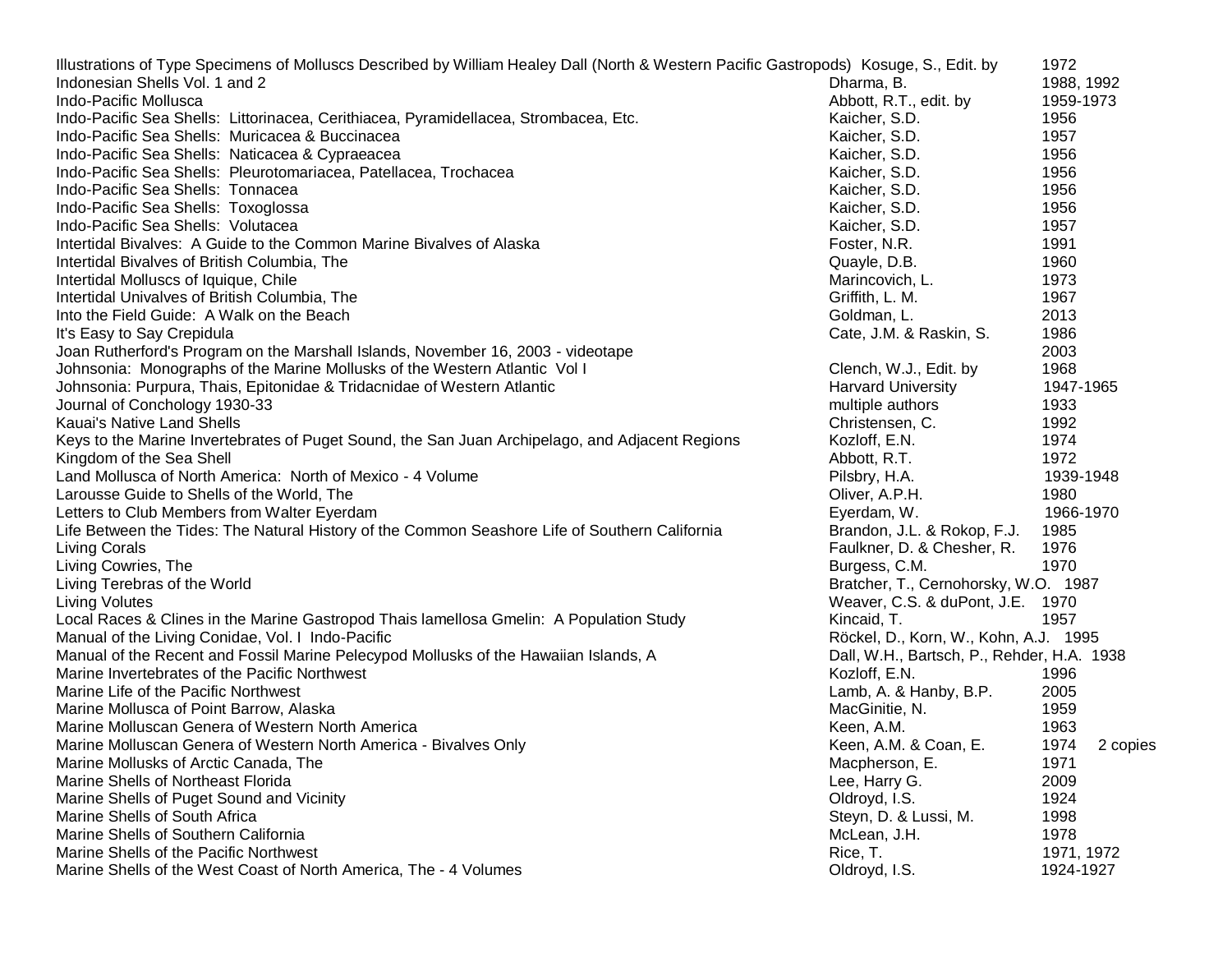| Marine Shells of the Western Coast of Florida                                                                         | Perry, L.M. & Schwengel, J.S. 1955            |           |                     |
|-----------------------------------------------------------------------------------------------------------------------|-----------------------------------------------|-----------|---------------------|
| Memoirs of the Museum Victoria                                                                                        | multiple authors                              | 2003      |                     |
| Missouri Naiades: A Guide to the Mussels of Missouri                                                                  | Oesch, R.D.                                   | 1984      |                     |
| Mitre Shells from the Pacific and Indian Oceans                                                                       | Pechar, P. et al                              | 1980      |                     |
| Mitridae & Costellariidae                                                                                             | Robin A. & Martin. JC.                        | 2004      |                     |
| Molluscan Melange: How to Prepare Your Molluscs for Eathing                                                           | Roth, A.                                      |           |                     |
| Mollusks of the Tropical Eastern Pacific, Particularly From the Southern Half of the Panamic-Pacific Faunal Province: |                                               |           |                     |
| Panamic-Pacific Pelecypoda                                                                                            | Olsson, A.A.                                  | 1961      |                     |
| Mollusks: West Coast of America                                                                                       | Bartsch, P., Dall, W.H., Marshall, W.B.       |           |                     |
| Monographs of Marine Mollusca Family Cerithiidae                                                                      | Abbott, R.T., Edit. by                        | 1978      |                     |
| Monograph of the Australian Loricates, A                                                                              | Iredale, T. & Basset Hull, A.F. 1929          |           |                     |
| <b>Multiform Australian Volutes</b>                                                                                   | Abbottsmith, F.                               | 1969      |                     |
| Mollusk Shells of the World: An Illustrated Guide to the Muricidae                                                    | Radwin, G.E. & D'Attilio, A.                  | 1976      |                     |
| Murex Book, The                                                                                                       | Fair                                          | 1976      |                     |
| Names of Mollusks                                                                                                     | American Fisheries Publication 1988           |           |                     |
| National Geographic - July 1949                                                                                       |                                               | 1949      | 2 copies            |
| National Geographic - June 1978                                                                                       |                                               | 1978      |                     |
| National Geographic - March 1965                                                                                      |                                               | 1965      | 2 copies            |
| National Geographic - March 1969                                                                                      |                                               | 1969      | 2 copies            |
| Natur og Museum (Danish Sea Snails)                                                                                   | Bondesen, P.                                  | 1975      |                     |
| Natur og Museum (Danish Sea Snails)                                                                                   | Bondesen, P.                                  | 1994      |                     |
| <b>New Worldwide Cowries</b>                                                                                          | Lorenz, F.                                    | 2002      |                     |
| Nicaraguan Pacific Mollusca                                                                                           | de la Fuente, A.L. & Ramos, J.U. 2004         |           |                     |
| Occasional Papers by Alan J. Kohn on Conus                                                                            | Kohn, A.J.                                    | 1963-1984 |                     |
| Occasional Papers of the California Academy of Sciences: West American Mollusks of the Genus Conus II                 | Hanna, G.D.                                   | 1963      |                     |
| Octopus: The Ocean's Intelligent Invertebrate                                                                         | Mather, J.A., Anderson, R.C., Wood, J.B. 2010 |           |                     |
| Offshore Shells of Southern Africa                                                                                    | Steyn, D., Lussi, M.                          | 2005      |                     |
| Of Sea and Shore Volumes 1 through 27, DVD (also nearly complete print set)                                           | Rice, T.                                      | 1970-2007 |                     |
| Olividae: A Collector's Guide                                                                                         | Sterba, G.H.W.                                | 2004      |                     |
| Otia Conchologica: Descriptions of Shells and Mollusks from 1839 to 1862                                              | Gould. A.A.                                   | 1862      |                     |
| Pacific Coast Crabs and Shrimps                                                                                       | Jensen, G.C.                                  | 1995      |                     |
| Pacific Coast Subtidal Marine Invertebrates                                                                           | Gotshall, D.W. & Laurent, L.L. 1979           |           |                     |
| <b>Pacific Sea Shells</b>                                                                                             | Tinker, S.W.                                  | 1959      |                     |
| Panamic-Galapagan Epitoniidae, The (from The Veliger)                                                                 | Dushane, H.                                   | 1974      |                     |
| Pectinidae of the Eastern Pacific                                                                                     | Grau, G.                                      | 1959      |                     |
| Peterson Field Guide to the Shells: Atlantic and Gulf Coasts                                                          | Morris, P.A.                                  | 1947      |                     |
| Peterson Field Guide to the Shells: Pacific Coast & Hawaii                                                            | Morris, P.A.                                  |           | 1952, 1966 3 copies |
| Philippine Marine Mollusks Vol. I, Vol. II, Vol III, Vol. IV                                                          | Poppe, Guido T.                               |           | 2008, 2010, 2011    |
| Private Lives: An Expose of Singapore's Shores                                                                        | Ng, P.K.L., et al                             | 2007      |                     |
| Proceedings of the California Academy of Sciences: West American Mollusks of the Genus Conus                          | Hanna, G.D. & Strong, A.M.                    | 1949      |                     |
| Proceedings of the California Academy of Sciences: IV Tertiary and Pleistocene Mollusca from                          |                                               |           |                     |
| the Galapagos Islands & V Landshells of the Galapagos Islands                                                         | Dall, W.H. & Ochsner, W.H.                    | 1928      |                     |
| Provisional Species List of Living Volutidae                                                                          | Weaver, C.S.                                  | 1963      |                     |
| Rare and Endangered Mollusks (Naiads) of the U.S.                                                                     | U.S. Dept of the Interior                     | 1971      |                     |
| Recent Ancistrolepidinae (Buccinidae)                                                                                 | Egorov, R. & Barsukov, S.                     | 1994      |                     |
| Recent Angariidae                                                                                                     | Poppe, G.T. & Goto, Y.                        | 1993      |                     |
|                                                                                                                       |                                               |           |                     |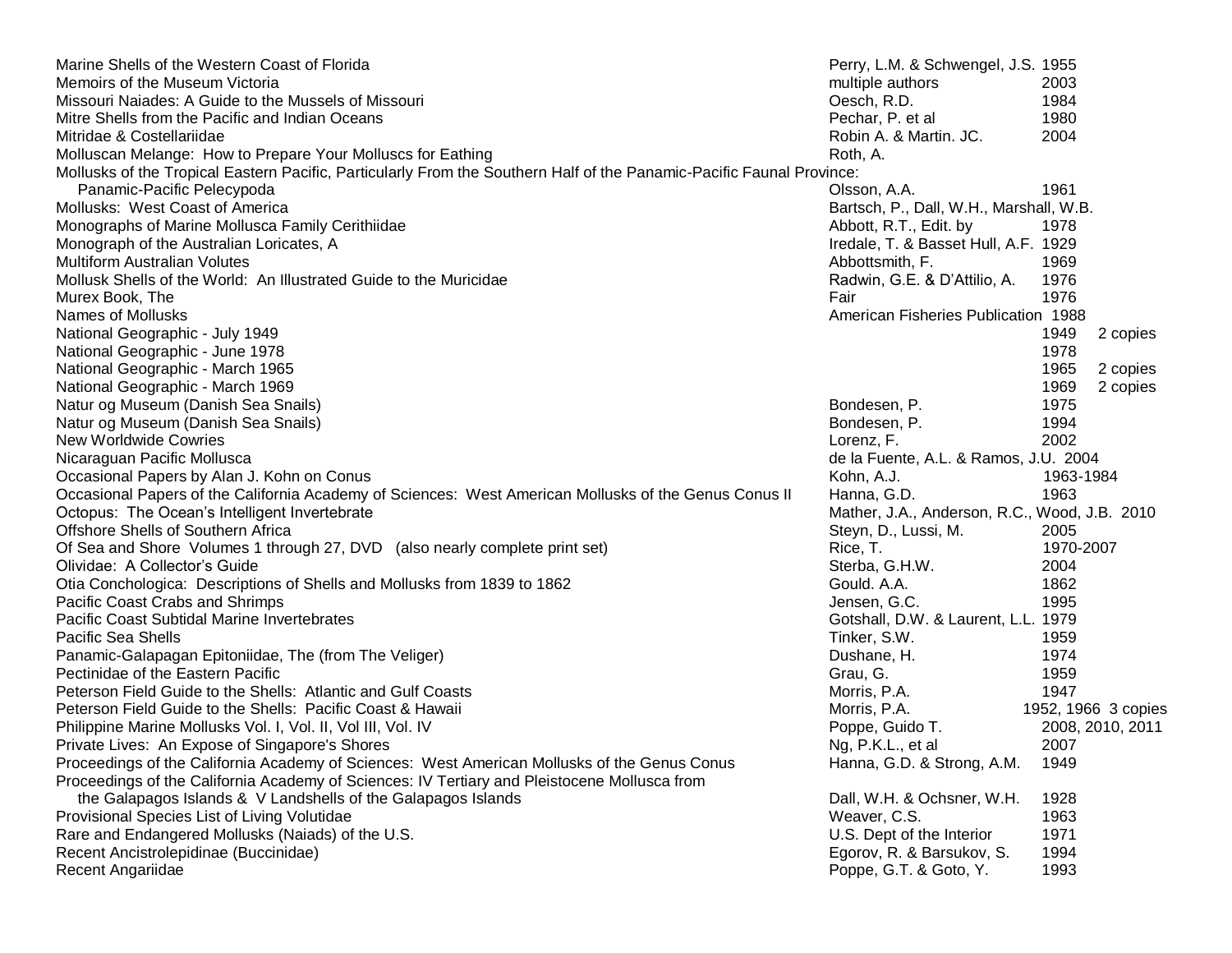| <b>Recent Cassidae</b>                                                            | Kreipl, K.                                  | 1997 |           |
|-----------------------------------------------------------------------------------|---------------------------------------------|------|-----------|
| Recently Collected Shells of Vietnam                                              | Thach, N.N.                                 | 2007 |           |
| Red Sea Shells                                                                    | Sharabati, 1984                             | 1984 |           |
| Resource Utilization and Natural History of Some Northeastern Pacific Turridae    | Shimek, R.L.                                | 1977 |           |
| Sailor's Valentines: Their Journey Through Time                                   | Madeira, G. et al                           | 2006 |           |
| Say It Right: How to Pronounce Scientific Names - audio cassette                  | Abbott, R.T.                                |      |           |
| Sea Shells of Southern Africa                                                     | Kilburn, R. & Rippey, E.                    | 1982 |           |
| Sea Shells of Sri Lanka                                                           | Kirtisinghe, P.                             | 1978 |           |
| Sea Shells of the West Indies                                                     | Humfrey, M.                                 | 1975 |           |
| Sea Shells of Western Europe                                                      | Bouchet, P.H. et al                         | 1979 |           |
| Sea Shells: Far East                                                              | Wetzel, A.                                  | 1959 |           |
| Sea Treasure: A Guide to Shell Collecting                                         | Johnstone, K.Y.                             | 1957 |           |
| Seashell Parade: Fascinating Facts, Pictures, and Stories                         | Melvin, A.G.                                | 1973 |           |
| Seashell Treasures of the Caribbean                                               | Sutty, L.                                   | 1986 |           |
| Seashell: Science Nature Guides                                                   | Abbott, R.T.                                | 1994 |           |
| Seashells from Cape Verde Islands                                                 | Burney, L.P. & Monteiro, A.A. 1977          |      |           |
| Seashells of China                                                                | Qi, Z.                                      | 2004 |           |
| Seashells of Eastern Arabia                                                       | Bosch, D.T., Dance, S.P., et al 1995        |      |           |
| Seashells of Hawaii                                                               | Quirk, S.J.G. & Wolfe, C.S.                 | 1974 |           |
| Seashells of North America: A Golden Field Guide                                  | Abbott, R.T.                                | 1968 |           |
| Seashells of Oman                                                                 | Bosch, D. & Bosch, E.                       | 1982 |           |
| Seashells of Russia in Colour                                                     | Bogdanov I. & Sirenko B.                    | 1993 |           |
| Seashells of South East Asia                                                      | Abbott, R.T.                                | 1991 |           |
| Seashells of South-East Australia                                                 | Jansen, P                                   | 2000 |           |
| Seashells of the Northern Hemisphere                                              | Abbott, R.T.                                | 1993 |           |
| Seashells of the Pacific Northwest                                                | White, J.S.                                 | 1976 |           |
| Seashells of the World With Values                                                | Melvin, A.G.                                | 1972 |           |
| Seashells of Western Australia                                                    | Wells, F.E. & Bryce, C.W.                   | 1985 |           |
| Seashells of the World With Values                                                | Melvin, A.G.                                | 1972 |           |
| Seashells of Tropical West America                                                | Keen, A.M.                                  | 1971 | 2 copies  |
| Seashore Life of the Northern Pacific Coast                                       | Kozloff, E.N.                               | 1983 |           |
| Seaweeds at Ebb Tide                                                              | Guberlet, M.L.                              | 1967 |           |
| Shell Book, The                                                                   | Rogers, J.E.                                | 1936 |           |
| Shell Book, The: Atlantic, Gulf and Caribbean                                     | Romashko, S.                                | 1984 |           |
| Shell Collecting: An Illustrated History                                          | Dance, S.P.                                 | 1966 |           |
| <b>Shell Collector's Guide</b>                                                    | Fair, R.H.                                  | 1976 |           |
| Shell Life: An Introduction to the British Mollusca                               | Step, E.                                    | 1960 |           |
|                                                                                   | Stix, H., Stix, M. & Abbott, R.T.1970, 1973 |      |           |
| Shell, The: Five Hundred Million Years of Inspired Design (hardcover & paperback) |                                             |      |           |
| Sheller's Directory of Clubs, Books, Periodicals & Dealers, A                     | Rice, T.                                    |      | 2001-2002 |
| Shellfish Cookbook                                                                | <b>WA Dept of Fisheries</b>                 | 1974 |           |
| Shelling in French Polynesia with Emilio Garcia, May 16th - June 1st, 2005 DVD-R  | O'Neill, Bob                                | 2005 |           |
| Shells (Eyewitness Handbooks)                                                     | Dance, S.P.                                 | 1992 |           |
| Shells Along the Florida, Gulf and South Atlantic Coasts                          | Branham & O'Mara                            | 1956 |           |
| Shells and Shell Collecting                                                       | Dance, S.P.                                 | 1972 |           |
| Shells and Shellfish of the Pacific Northwest                                     | Harbo, R.M.                                 | 1997 |           |
| Shells and Shelling: Florida, Gulf and Caribbean                                  | Barrett, R. & Patterson, D.                 | 1970 |           |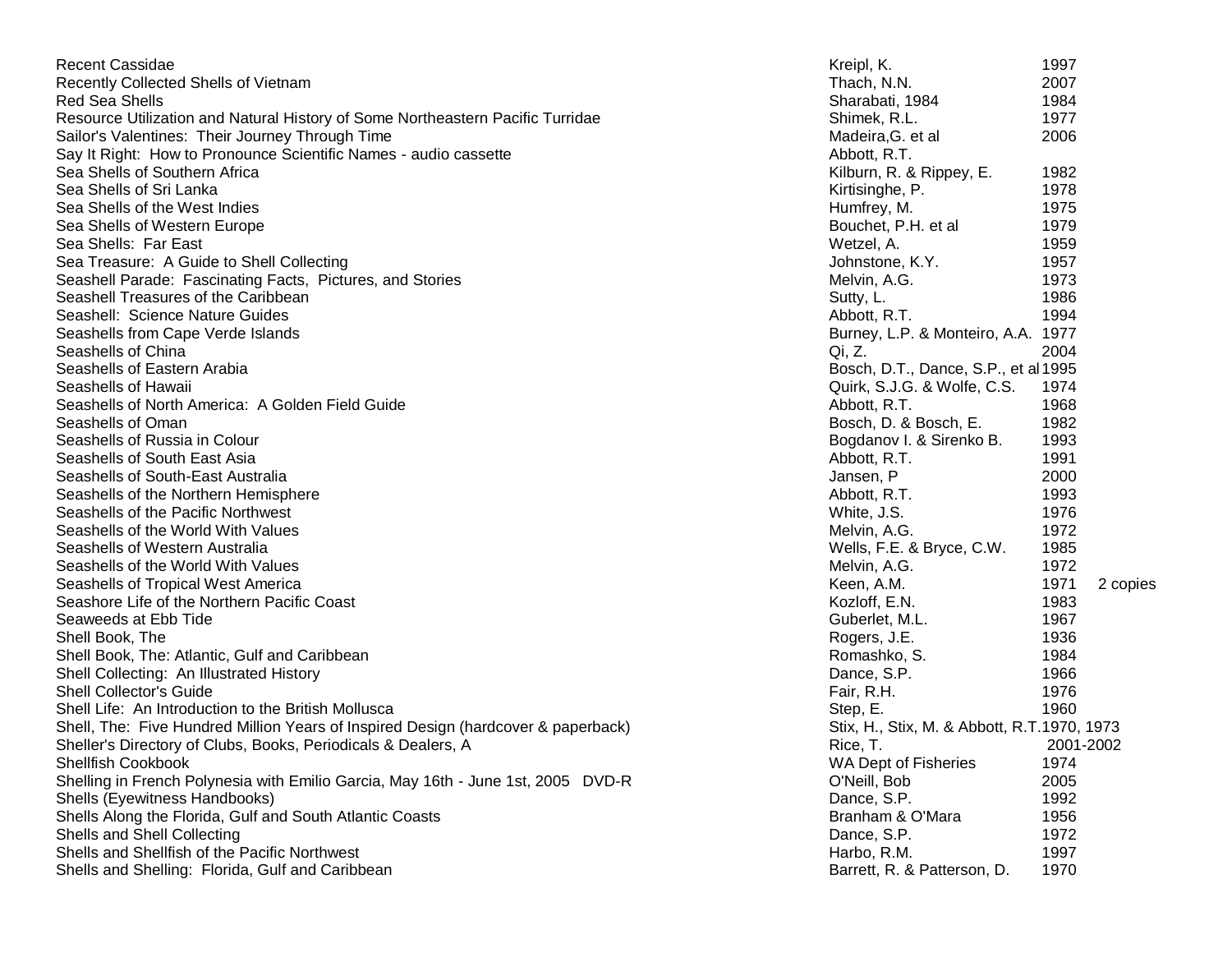| Shells of Gabon                                                                                                                                | Bernard, P.A.                          | 1984                |
|------------------------------------------------------------------------------------------------------------------------------------------------|----------------------------------------|---------------------|
| Shells of New Guinea and the Central Indo-Pacific                                                                                              | Hinton, A.G.                           | 1972                |
| Shells of New Zealand - 4th edition (& The Shellfish of New Zealand - 1st edition)                                                             | Powell, A.W.B.                         | 1961, 1937 2 copies |
| Shells of the Western Pacific in Color Vol I                                                                                                   | Kira, T.                               | 1962                |
| Shells of the Western Pacific in Color Vol. II                                                                                                 | Habe, T.                               | 1964                |
| Shells of Vietnam                                                                                                                              | Thach, N.N.                            | 2005                |
| Simon & Schuster's Guide to Shells                                                                                                             | Sabelli, B.                            | 1979                |
| Some Corals from American Samoa and the Fiji Islands                                                                                           | Hoffmeister, J.E.                      | 1925                |
| Sound and the Sea, The                                                                                                                         | Flora, C.J. & Fairbanks, E.            | 1966                |
| South Australian Mollusca: Archaeogastropoda                                                                                                   | Cotton, B.C.                           | 1959                |
| South Australian Mollusca: Chitons                                                                                                             | Cotton, B.C.                           | 1964                |
| South Australian Mollusca: Pelecypoda                                                                                                          | Cotton, B.C.                           | 1961                |
| Southeast Asian CONUS                                                                                                                          | Lim, C.F. & Wee, V.T.H.                | 1992                |
| Sowerby's Book of Shells                                                                                                                       | Sowerby, G.B., Jr.                     | 1990 reprint        |
| Studies on Spawning Behavior, Egg Masses and Larval Development in the Gastropod Genus Conus,                                                  |                                        |                     |
| Part I: Observations on Nine Species in Hawaii                                                                                                 | Kohn, A.J.                             | 1961                |
| Summary of the Marine Shellbearing Mollusks of the Northwest Coast of America: Smithsonian Bulletin 112                                        | Dall, W.H.                             | 1921                |
| Tasmanian Sea Shells Common to Other Australian States                                                                                         | Richmond, M.H.                         |                     |
| Terebridae: A Collector's Guide                                                                                                                | Terryn, Y.                             | 2007                |
| Thesaurus Conchyliorum: Monograph of the Genus Marginella                                                                                      | Sowerby, G.B.                          | 1981                |
| Tidepool & Reef: Marine Guide to the Pacific Northwest Coast                                                                                   | Harbo, R.M.                            | 1980                |
| Type Specimens of Marine Mollusca Described by P.P. Carpenter from the West Coast                                                              | Palmer, K.V.                           | 1958                |
| Universal Shells                                                                                                                               | Smith, M.                              | 1961                |
| Van Nostrands Standard Catalog of Shells, 2nd Edition                                                                                          | Wagner, R.J.L. & Abbott, R.T. 1967     |                     |
| Washington Public Shore Guide: Marine Waters                                                                                                   | Scott, J.W. & Reuling, M.A.            | 1986                |
| Washington State Shellfish                                                                                                                     | <b>WA Dept of Fisheries</b>            | 1964                |
| Webb's Catalog of Recent Mollusca from All Parts of the World - 5th Edition                                                                    | Webb, W.F.                             |                     |
| Wentletrap Book, The                                                                                                                           | Weil, A., Brown, L. & Neville, B. 1999 |                     |
| <b>West Coast Chitons</b>                                                                                                                      | Burghardt, G. & Burghardt, L. 1969     |                     |
| What is a Shell                                                                                                                                | Rice, T.                               | 1972                |
| Whelks to Whales                                                                                                                               | Harbo, R.                              | 2011                |
|                                                                                                                                                | National Science Museum, Tokyo         |                     |
| World Seashells of Rarity and Beauty<br>World's Most Beautiful Sea Shells, The                                                                 |                                        |                     |
|                                                                                                                                                | Hill, L. & Carmichael, P.              | 1995                |
| Zoologische Verhandelingen: Genus Lepidochitona                                                                                                | Eernisse, D.J.                         | 1986                |
|                                                                                                                                                |                                        |                     |
| <b>Smithsonian Museum Bulletins</b>                                                                                                            |                                        |                     |
|                                                                                                                                                |                                        |                     |
| Anatomy, Reproductive Biology, and Phylogeny of the Planaxidae                                                                                 | Houbrick, R.S.                         | 1987                |
| Arizona Hydrobiidae (Prosobranchia: Rissoacea)                                                                                                 | Hershler, R. & Landye, J.J.            | 1988                |
| Bibliography and Zoological Taxa of Paul Bartsch                                                                                               | Ruhoff, F.A.                           | 1973                |
| Cephalopods from Deepwater Dumpsite 106 (Western Atlantic): Vertical Distribution and Seasonal Abundance Lu, C.C. & Roper, C.F.E.              |                                        | 1979                |
| Cephalopods of the Philippine Islands                                                                                                          | Voss, G.L.                             | 1963                |
| Cirrate Octopods with Associated Deep Sea Organisms: New Biological Data Based on Deep Benthic Photographs Roper, C.F.E. & Brundage, W.L. 1972 |                                        |                     |
| Comparative Morphology and Function of Dermal Structures in Oceanic Squids                                                                     | Roper, C.F.E. & Lu, C.C.               | 1990                |

Functional Morphology and Development of Veliger Larvae of the European Oyster, Ostrea edulis (Linne') Waller, T.R. 1981